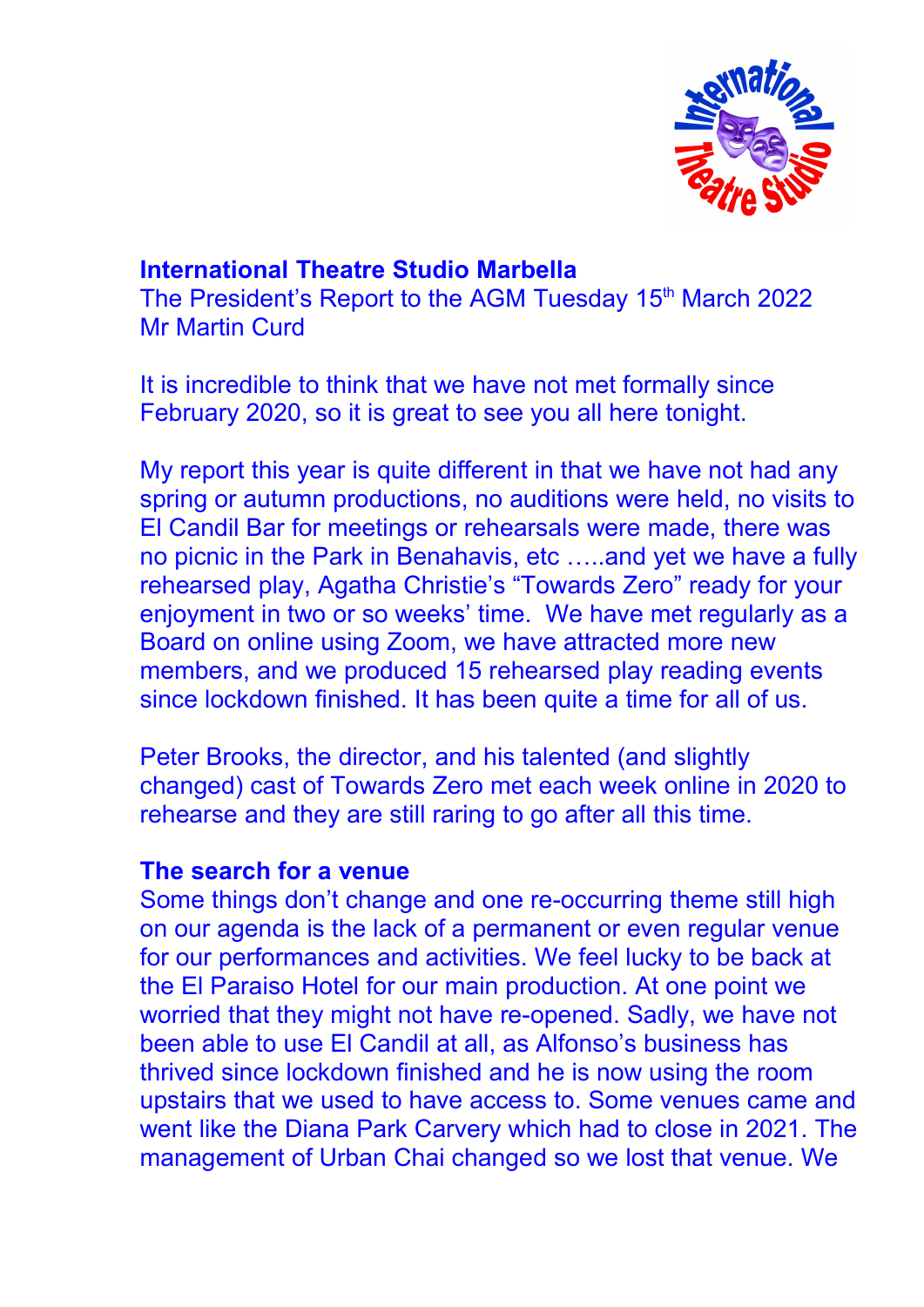use 90 Miles Restaurant but unfortunately, we always have to share it with their other customers which is tricky. We like El Trapiche even though it is not licenced for drinks. We are loving Keto Royale Kafe, and we are delighted to be here in El Paraiso golf club tonight, but even this is only possible if we have food as the restaurant is newly franchised. We still have ambitions to use El Ingenio in San Pedro and Atalaya Park Hotel again in their ballroom. The great thing is, that wherever we perform our audiences will support us and for that we are eternally grateful.

### **Rehearsed play readings:**

As I mentioned earlier, up to the end of January 2022 we did 15 of these readings all with supper or luncheon and they sold out so fast that we had to keep adding extra performance dates. Over the last two years, these were directed by Peter Brooks, Laurie Passman, Paul Kloegman, Sheila Mellor, Jamie and Beverley Stonehewer, Bobbye Aaron, Miles Rendle, Hannah and PJ Lopez and myself. We were delighted that so many talented members stepped up to do these.

We were not able to audition or physically rehearse most of these plays as restrictions prevented group meetings, so initially, we relied heavily on two-hander plays performed by couples who live together!

The venues we used do like this kind of activity as they have a guaranteed audience on a quieter day with a set menu so it's a win-win situation and we deal with all the ticket sales.

These plays have been our sole source of regular income that pays towards the insurance and storage costs.

## **Donations**

We are very grateful to those of you who made donations to ITS during the last two years to help us stay afloat, especially when we could not do anything due to the lockdown. Equally, we thank those members who paid in advance for their membership subs to assist with cash flow. Your generosity is much appreciated, thank you.

## **Play reading evenings**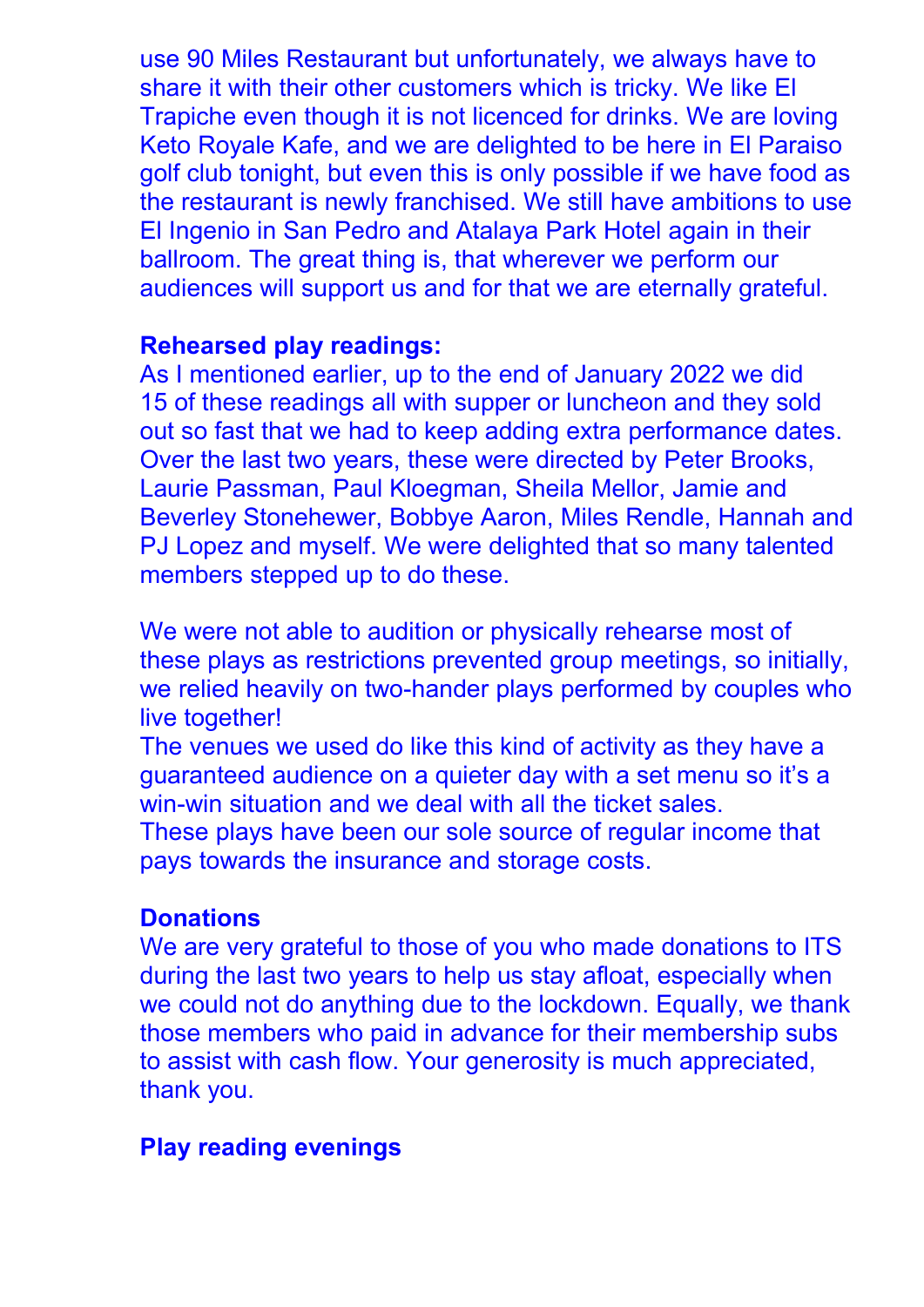We only did one play reading, and this was directed by Miles Rendle at 90 Miles Restaurant. Unfortunately, the management had doubled booked their venue with their weekly quiz night so we had to vacate early.

### **Storage of equipment and sets**

We had to reduce our storage space yet again and we now only have one unit. This made us rationalise what we stored and enabled us to reduce the monthly payments. I am grateful to Pat Kelly and Miles Rendle who helped me to move the things into one place. And we cannot mention storage without mentioning yet again, the fantastic work that Karl Maresz did for many years to keep everything so well organised.

### **Resignations from the ITS Board**

Since the last AGM we have accepted resignations from Jane Cartwright, Pat Kelly, Sandra Sprawson, our vice president and Carol Woolnoth, a former president.

Jane and Pat both had pressing work commitments. Sandra and Carol are now heavily involved with the charity, Age Concern in San Pedro. We thank them all sincerely for their contribution to ITS and we hope that they will continue to support us.

#### **New Board members**

We were delighted to welcome Janet Barnett to the Board recently. She has offered to take on the role as Membership secretary. PJ Lopez, an existing Board member, took up the position as vice president following Sandra's departure. And Fiona Poole has agreed to join the Board too. All these appointments will be ratified later tonight at item nine on the agenda.

#### **Membership**

We have had several new members and many renewals of existing memberships which is great news and extends our access to more new talent. Sadly, due to the pandemic we have not been able to showcase all that we do or to involve new members in what we do. For example, without play readings we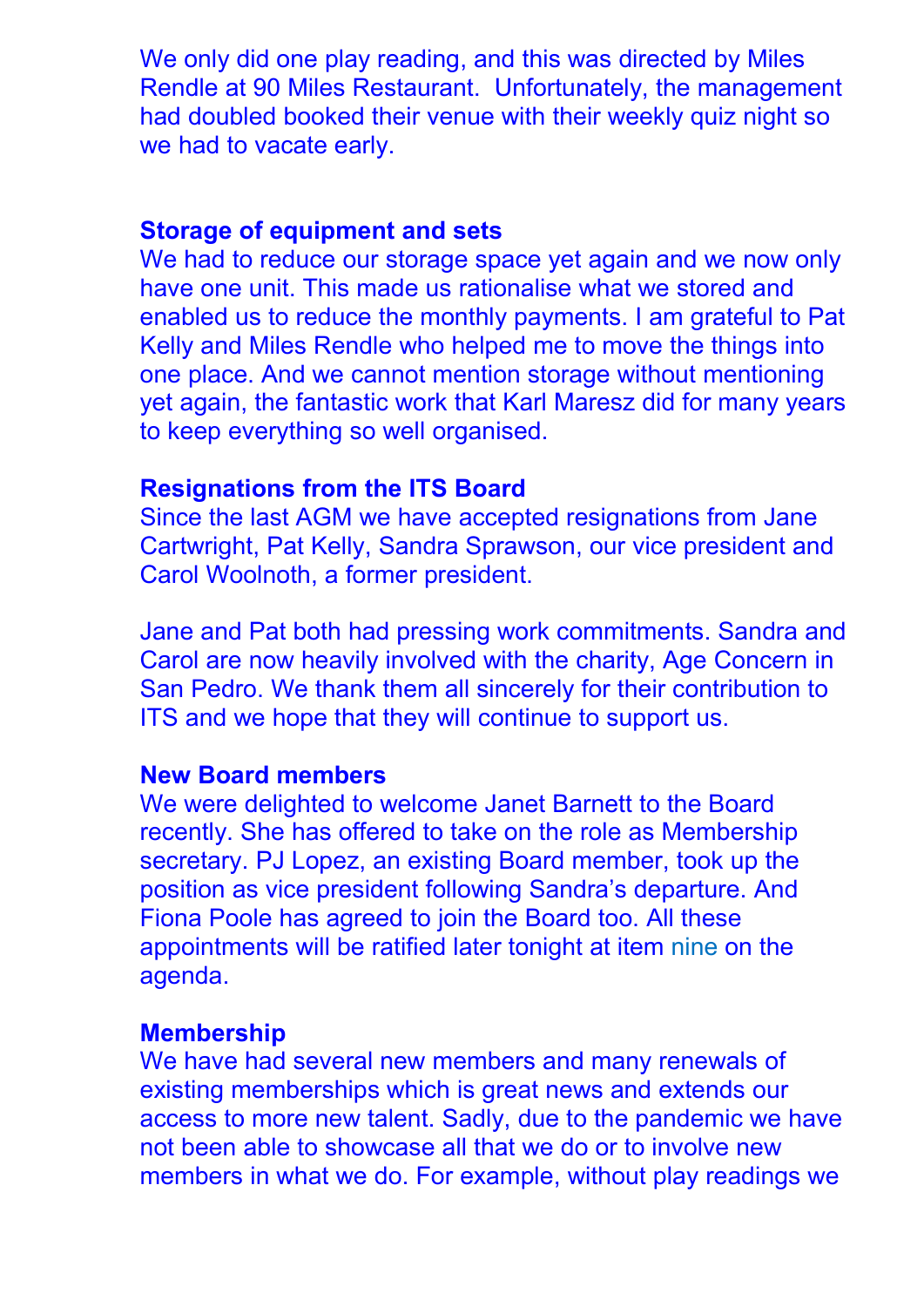could not give everyone a chance to read a part. We could not audition, so we could not give new people an opportunity to shine. But as things move on, we look forward to engaging more members in future events.

If you have not had chance to pay your membership fee yet, you can do it tonight. Just see Sheila on the membership table. By way of thanking our members, we are proving tapas at the end of this meeting courtesy of ITS.

### **Obituaries**

Tragically, we lost two wonderful members recently. Jeff Strange, Russell's husband, died before Christmas. Blane Burgess, Helen Davis' partner, died in early March. Both men were relatively young, loved by their families, charismatic and charming. We will miss them both greatly. Our thoughts and prayers are with their partners and families.

### **Special recognition for services to ITS**

In 2019, which was our 44<sup>th</sup> year since we were established, we set up a special recognition system for the people who have gone above and beyond in their work for ITS. We already had life-time members, so we also set up long service awards and honorary members.

This year, in our 47th year, we are recognising the following two members:

Firstly, Carol Woolnoth.

Carol has been a member of ITS for many, many years and she was a Board member from 2012 to 2020. She was vice president to Diane Clarke and then ITS president from February 2014 to March 2016. She also did the membership secretary role from March 2016 to March 2019. Carol is best known for her acting talent and she has starred in many of our productions notably Misery in 2004, Dirty Dusting in 2013 and The Anniversary in 2014. Her last role in a major production was in One O'Clock from the House in March 2019. Carol is a great and versatile actor. She also won awards for Best Actor at the Gibraltar Festival.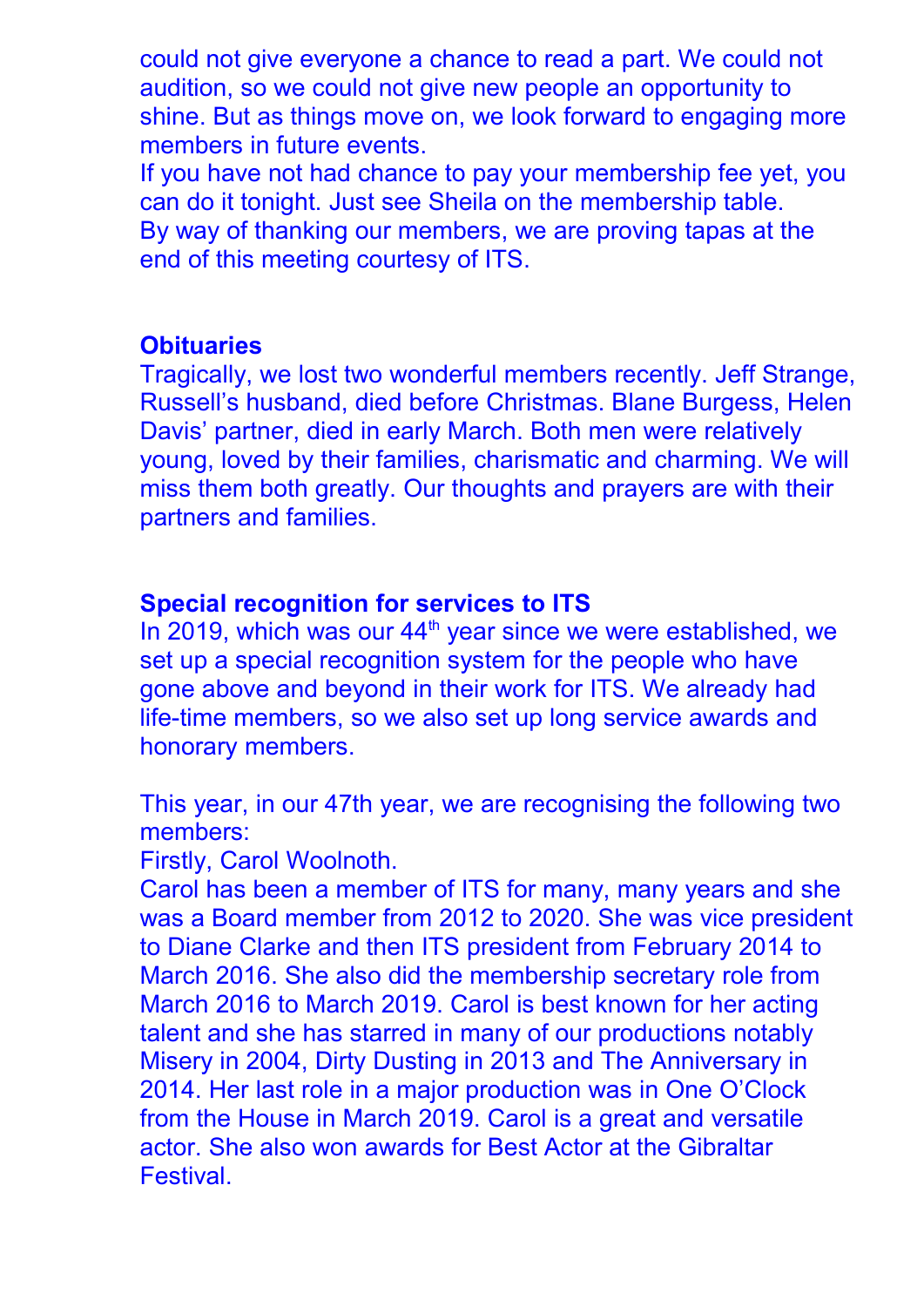For those of you who have been associated with ITS for more than a few years, you will know that she performed in a play with both her mother, the late Ann Shaw, and her daughter Sarah, (now known as Shadow). Three generations on one stage together, quite an achievement! Keeping it in the family, she also involved Geoff, her husband, to do the scenery and sets for us for many years. The original storage unit was found and secured by Carol several years ago. In conclusion, Carol has made a significant and substantial contribution to ITS over many years and so we would like to acknowledge and thank her by presenting her with honorary membership.

### Secondly: Sandra Sprawson

Sandra has been a member of ITS since 2012 and she joined the Board almost immediately. When I took up the president's role in 2019, Sandra became vice president. Sandra's work for ITS has largely been backstage. As producer, she was always in demand by each director for her quiet and efficient can-do and no-fuss organisation. If she wasn't producing, she was stage managing or prompting. Sandra was the glue that held every performance and everyone together. If we needed props, Sandra could always find exactly what was needed. Almost every play we have ever done has Sandra's famous sofa on centre stage! Her connections locally meant that we could make good links with key people notably in the town hall of Benahavis for the Lark in the Park. Her generosity knows no bounds and she hosted many events in her own home for us. We had Board meetings in her sitting room. We had play readings on her terrace. On one rare occasion, she did act for ITS in a Murder Mystery written by Diana but most of her work was hidden as she did everything for ITS backstage. For these reasons, we would like to acknowledge her significant contribution and show our thanks by offering her an honorary membership.

### **Communication**

We have produced ten newsletters and numerous email messages to our supporters since the last AGM. These are vital to advertise what we are doing. Ruth, our secretary, writes them. PJ keeps the Face Book page updated and Nina, our brilliant